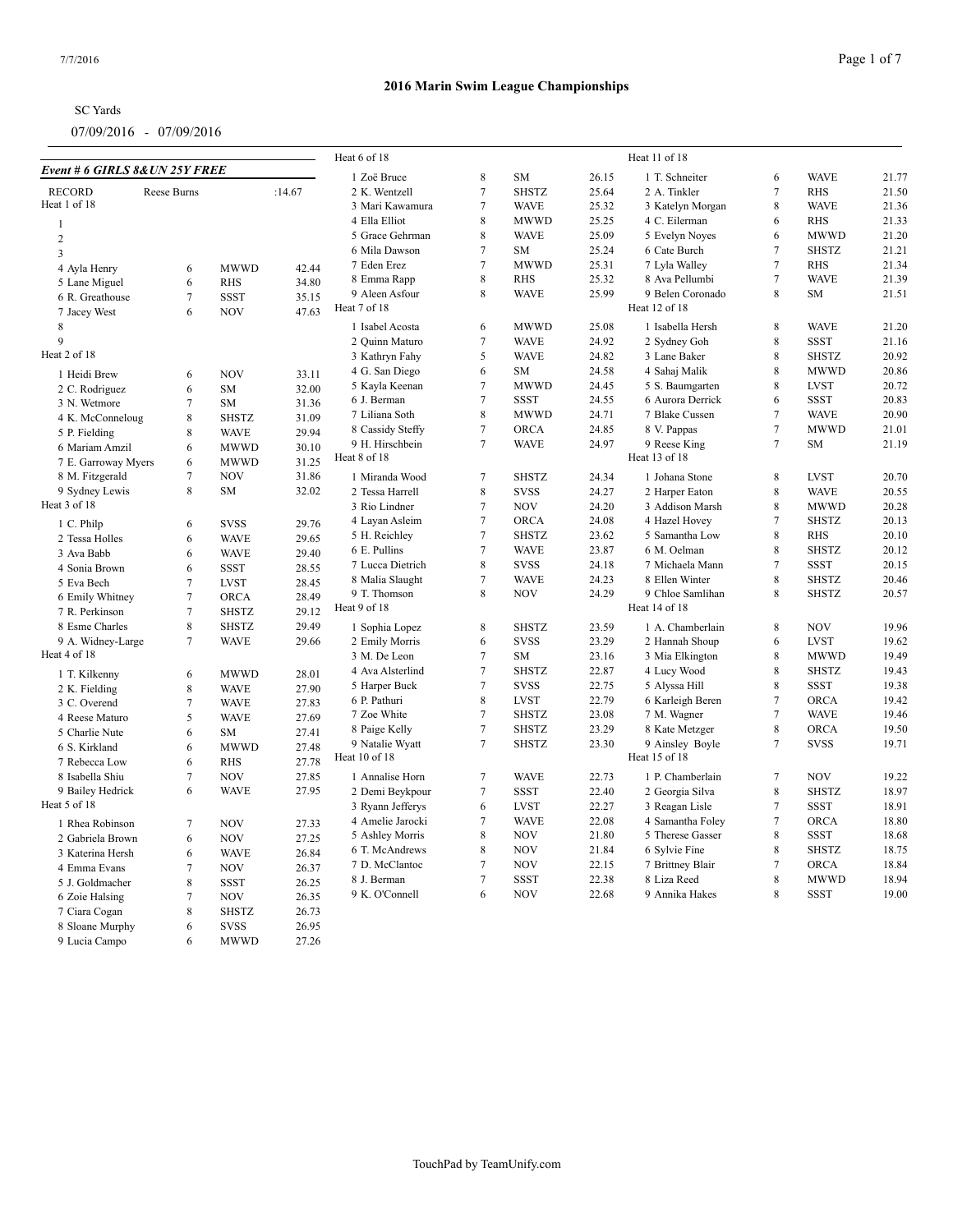8 C. McAuley 9 SSST 53.92 Nash Winslow 9 SHSTZ 55.30

| Heat 16 of 18                  |                  |              |         | Heat 3 of 12     |    |              |       | Heat 8 of 12           |              |              |       |
|--------------------------------|------------------|--------------|---------|------------------|----|--------------|-------|------------------------|--------------|--------------|-------|
| 1 Sally Standish               | $\,8\,$          | SM           | 18.50   | 1 C. McCollum    | 9  | <b>SHSTZ</b> | 49.08 | 1 Edan Seymour         | 10           | <b>SHSTZ</b> | 39.20 |
| 2 Coda Swaim                   | 8                | <b>SHSTZ</b> | 17.84   | 2 D. McDermott   | 10 | <b>SSST</b>  | 48.51 | 2 Karsten Hakes        | 10           | <b>SSST</b>  | 39.05 |
| 3 Sophie Arnal                 | $\overline{7}$   | <b>SVSS</b>  | 17.68   | 3 Kenin Davis    | 10 | <b>ORCA</b>  | 47.96 | 3 Ian Sharp            | 9            | <b>SHSTZ</b> | 38.75 |
| 4 Elise Boyle                  | 8                | <b>SVSS</b>  | 17.67   | 4 Jack Podboy    | 9  | <b>SHSTZ</b> | 47.76 | 4 Frank Forsman        | 10           | <b>SHSTZ</b> | 38.62 |
| 5 Lauren Reagan                | $\overline{7}$   | <b>SHSTZ</b> | 17.51   | 5 Sam Spencer    | 9  | <b>NOV</b>   | 46.94 | 5 Joseph Riccio        | 9            | <b>RHS</b>   | 38.52 |
| 6 S. Octavio                   | 8                | <b>SSST</b>  | 17.62   | 6 Jaiden Suttles | 9  | <b>RHS</b>   | 47.48 | 6 Magnus Hodge         | 9            | <b>ORCA</b>  | 38.56 |
| 7 Gabriella Grow               | 8                | <b>WAVE</b>  | 17.67   | 7 Colin Judson   | 9  | <b>SSST</b>  | 47.91 | 7 D. Phizackerley      | 10           | SM           | 38.65 |
| 8 Jamie Schmidt                | $\overline{7}$   | <b>MWWD</b>  | 17.78   | 8 Kieran Green   | 10 | <b>SSST</b>  | 48.42 | 8 Alec Chu             | $\mathbf{Q}$ | <b>NOV</b>   | 38.93 |
| 9 Z. Rafieetary                | 8                | <b>SSST</b>  | 18.18   | 9 Benjamin Flora | 9  | <b>NOV</b>   | 48.58 | 9 Anton Bogak          | 10           | <b>MWWD</b>  | 39.16 |
| Heat 17 of 18                  |                  |              |         | Heat 4 of 12     |    |              |       | Heat 9 of 12           |              |              |       |
| 1 J. Fetterman-Riggle          | 8                | <b>MWWD</b>  | 17.41   | 1 Shane Quinan   | 9  | <b>LVST</b>  | 46.54 | 1 Nick Hamilton        | 10           | <b>LVST</b>  | 38.26 |
| 2 Elsa Wahlstrom               | 8                | <b>SHSTZ</b> | 17.29   | 2 S. Javaheri    | 9  | <b>SSST</b>  | 45.86 | 2 Charles Harges       | 10           | <b>SHSTZ</b> | 37.59 |
| 3 Haley Brown                  | 8                | <b>LVST</b>  | 17.21   | 3 G. Perkinson   | 9  | <b>SHSTZ</b> | 45.26 | 3 C. MacDonald         | 10           | <b>SHSTZ</b> | 37.52 |
| 4 Giselle Orson                | 8                | <b>WAVE</b>  | 17.17   | 4 S. Ostroff     | 9  | <b>NOV</b>   | 45.17 | 4 Haakon Lacy          | 10           | <b>SHSTZ</b> | 37.41 |
| 5 Makayla Boysen               | 8                | <b>ORCA</b>  | 17.15   | 5 Alvan Liang    | 9  | <b>NOV</b>   | 44.57 | 5 Drake Fruhauf        | 10           | <b>SHSTZ</b> | 37.27 |
| 6 Josienne Campo               | 8                | <b>MWWD</b>  | 17.15   | 6 Kai Bachtiger  | 9  | <b>ORCA</b>  | 45.16 | 6 Henry Manning        | 9            | <b>SHSTZ</b> | 37.40 |
| 7 V. Mansinne                  | 8                | <b>LVST</b>  | 17.19   | 7 O. Lucchese    | 10 | <b>SSST</b>  | 45.26 | 7 Justin Suttles       | 10           | <b>RHS</b>   | 37.42 |
| 8 McKenzie Kwei                | 8                | <b>NOV</b>   | 17.23   | 8 Nihal Dulai    | 10 | <b>SSST</b>  | 45.54 | 8 Ezra Portillo        | 10           | <b>NOV</b>   | 37.53 |
| 9 Esme Palmer                  | 8                | <b>SSST</b>  | 17.37   | 9 Patrick Knopf  | 9  | <b>MWWD</b>  | 45.95 | 9 Ruben Roth           | 9            | <b>SM</b>    | 37.83 |
| Heat 18 of 18                  |                  |              |         | Heat 5 of 12     |    |              |       | Heat 10 of 12          |              |              |       |
| 1 T. Garvey Miller             | 8                | <b>MWWD</b>  | 17.03   | 1 W. Sullivan    | 9  | <b>SSST</b>  | 44.50 | 1 Griffin Cooper       | 10           | <b>SHSTZ</b> | 37.19 |
| 2 Q. Hottenstein               | 8                | <b>SVSS</b>  | 16.82   | 2 F. Deleon      | 10 | SM           | 43.84 | 2 Noah Nicholas        | 10           | <b>NOV</b>   | 37.10 |
| 3 M. Arlander                  | 8                | <b>SSST</b>  | 16.52   | 3 Andrew Halsing | 9  | <b>NOV</b>   | 43.47 | 3 Hayden Long          | 9            | <b>SHSTZ</b> | 36.69 |
| 4 Margeaux Davis               | 8                | <b>SSST</b>  | 16.21   | 4 Mason Weston   | 9  | <b>RHS</b>   | 43.19 | 4 A. Chaudhuri         | 10           | <b>MWWD</b>  | 36.55 |
| 5 Sanne Kostecki               | 8                | <b>SHSTZ</b> | 15.64   | 5 J. McConneloug | 10 | <b>SHSTZ</b> | 42.57 | 5 Jordan Lisle         | 9            | <b>SSST</b>  | 36.26 |
| 6 Lily Damsen                  | 8                | <b>SVSS</b>  | 15.95   | 6 Si Eon Davis   | 9  | <b>ORCA</b>  | 42.90 | 6 Alex Olesky          | 9            | <b>SSST</b>  | 36.44 |
| 7 A. Hernandez                 | 8                | <b>NOV</b>   | 16.31   | 7 K. Sanctuary   | 9  | <b>RHS</b>   | 43.20 | 7 L. Manwaring-Mueller | 10           | <b>MWWD</b>  | 36.56 |
| 8 C. Derrick                   | 8                | <b>SSST</b>  | 16.54   | 8 B. Kennedy     | 9  | <b>ORCA</b>  | 43.75 | 8 Seth Summers         | 10           | <b>WAVE</b>  | 36.74 |
| 9 Talia Hadar                  | 8                | <b>ORCA</b>  | 16.97   | 9 S. Cornwell    | 9  | <b>SHSTZ</b> | 43.91 | 9 Whitman Flake        | 9            | <b>SHSTZ</b> | 37.17 |
|                                |                  |              |         | Heat 6 of 12     |    |              |       | Heat 11 of 12          |              |              |       |
| Event # 9 BOYS 9-10 50Y FREE   |                  |              |         | 1 Shane Britton  | 10 | <b>NOV</b>   | 42.18 | 1 Ian Mooney           | 9            | <b>SVSS</b>  | 36.20 |
| <b>RECORD</b>                  | Zachary McIntyre |              | :26.32  | 2 Elijah Boone   | 10 | <b>SHSTZ</b> | 41.95 | 2 Tudor Quinn          | 10           | <b>WAVE</b>  | 35.60 |
| Heat 1 of 12                   |                  |              |         | 3 Cole Simon     | 9  | <b>MWWD</b>  | 41.81 | 3 Jaden Sher           | 10           | <b>SHSTZ</b> | 35.29 |
|                                |                  |              |         | 4 Marcus Proksch | 10 | <b>RHS</b>   | 41.12 | 4 Price Jeffris        | 9            | <b>SVSS</b>  | 34.36 |
| $\mathbf{1}$                   |                  |              |         | 5 Owen Pinder    | 10 | <b>RHS</b>   | 40.84 | 5 S. Vaughan           | 10           | <b>SVSS</b>  | 33.92 |
| $\overline{c}$                 |                  |              |         | 6 Max Pyfer      | 9  | <b>SVSS</b>  | 40.90 | 6 Abraham Hannah       | 10           | SM           | 34.02 |
| 3                              |                  |              |         | 7 Jake Tinkler   | 9  | <b>RHS</b>   | 41.43 | 7 Quin Concannon       | 10           | <b>SSST</b>  | 34.77 |
| 4 Tanay Muppidi                | 9                | <b>NOV</b>   | 1:00.57 | 8 M. Jarjoura    | 10 | <b>NOV</b>   | 41.84 | 8 N. Johnson           | 9            | <b>SVSS</b>  | 35.56 |
| 5 John Gumba                   | 9                | SM           | 58.71   | 9 Milo Feegel    | 9  | <b>SVSS</b>  | 42.05 | 9 Vaughn Miguel        | 9            | <b>RHS</b>   | 35.91 |
| 6 Noah Brown<br>$\overline{7}$ | 9                | <b>SSST</b>  | 58.77   | Heat 7 of 12     |    |              |       | Heat 12 of 12          |              |              |       |
| $\,$ 8 $\,$                    |                  |              |         |                  |    |              | 40.72 |                        |              |              |       |
| 9                              |                  |              |         | 1 Jack Grubb     | 9  | <b>SHSTZ</b> |       | 1 A. Garcia            | 10           | <b>SSST</b>  | 33.17 |
| Heat 2 of 12                   |                  |              |         | 2 Jake Goldman   | 10 | <b>SM</b>    | 40.33 | 2 N. Arinduque         | 9            | ORCA         | 32.51 |
|                                |                  |              |         | 3 Lucas Silva    | 10 | <b>SHSTZ</b> | 40.27 | 3 Garrett Pardo        | 10           | <b>LVST</b>  | 31.32 |
| $\mathbf{1}$                   |                  |              |         | 4 Rowan Baigrie  | 10 | <b>SHSTZ</b> | 39.59 | 4 Joseph Cook          | 10           | <b>RHS</b>   | 30.73 |
| 2 Ray Culhane                  | $\mathbf Q$      | <b>WAVE</b>  | 54.15   | 5 Eden Abeck     | 9  | <b>LVST</b>  | 39.26 | 5 Andre Ignoffo        | 10           | <b>ORCA</b>  | 27.61 |
| 3 Jack Alvarado                | 9                | <b>NOV</b>   | 53.48   | 6 Nathan Kwei    | 10 | <b>NOV</b>   | 39.41 | 6 C. Aryanpour         | 10           | <b>SSST</b>  | 29.40 |
| 4 Lucas Simmons                | 9                | <b>MWWD</b>  | 50.91   | 7 Sammy Spence   | 9  | <b>SVSS</b>  | 40.08 | 7 Sean Madden          | 10           | <b>MWWD</b>  | 31.23 |
| 5 Coen Rivera                  | 9                | ORCA         | 49.80   | 8 D. Scafani     | 9  | <b>NOV</b>   | 40.30 | 8 Rodrigo Diaz         | 10           | <b>WAVE</b>  | 32.24 |
| 6 Aidan Brady                  | $\mathbf Q$      | <b>RHS</b>   | 50.58   | 9 Oliver Shore   | 9  | <b>SVSS</b>  | 40.37 | 9 Jackson Conway       | 10           | <b>MWWD</b>  | 32.83 |
| 7 Charles Cain                 | 9                | SM           | 52.15   |                  |    |              |       |                        |              |              |       |
|                                |                  |              |         |                  |    |              |       |                        |              |              |       |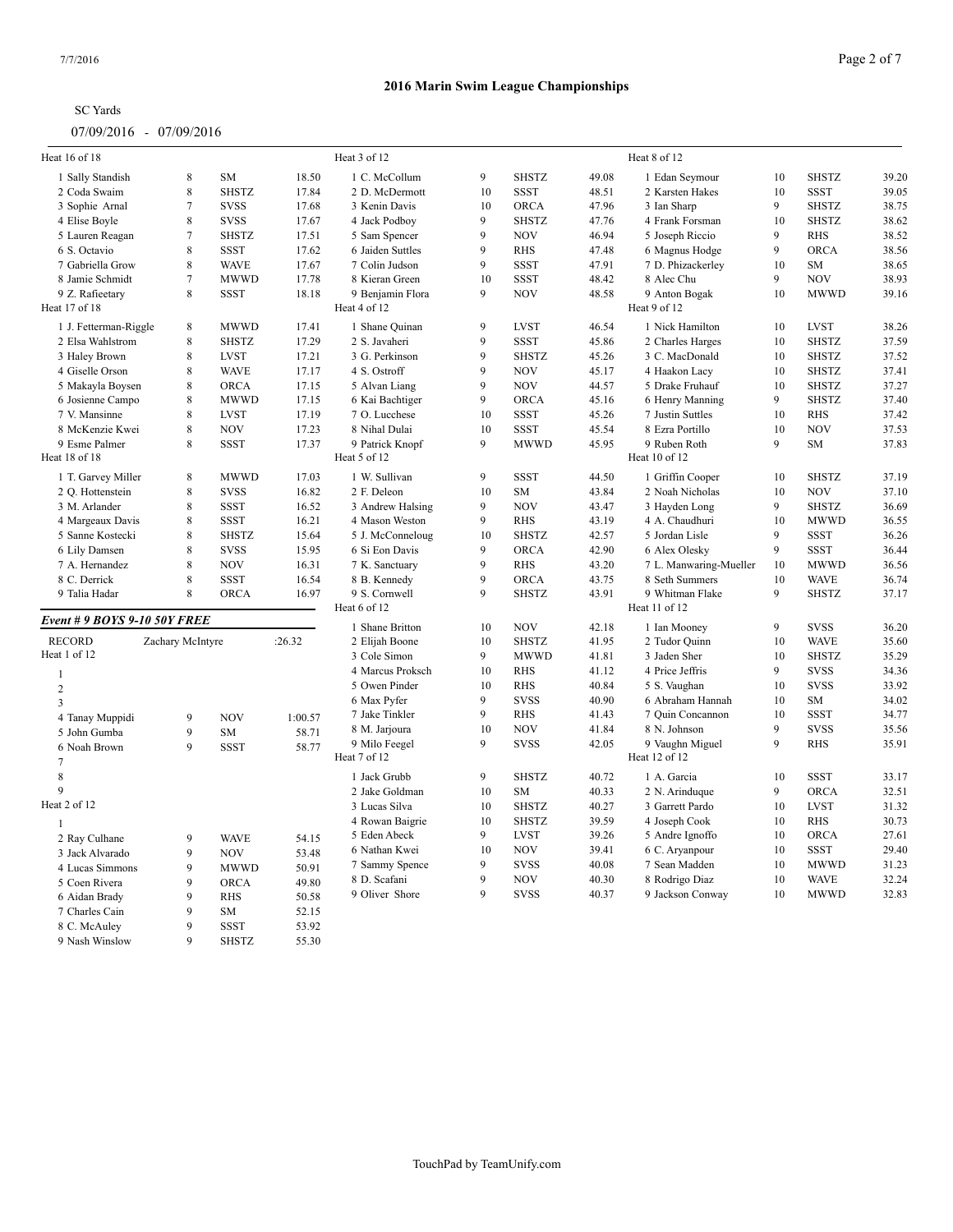| <b>SC</b> Yards |  |
|-----------------|--|
|                 |  |

|                                 |                |              |        | Heat 6 of 15     |                |              |       | Heat 11 of 15         |                 |              |       |
|---------------------------------|----------------|--------------|--------|------------------|----------------|--------------|-------|-----------------------|-----------------|--------------|-------|
| Event # 16 GIRLS 8& UN 25Y BACK |                |              |        | 1 Rhea Robinson  | 7              | <b>NOV</b>   | 29.50 | 1 Malia Slaught       | $\overline{7}$  | <b>WAVE</b>  | 25.71 |
| <b>RECORD</b>                   | Kaitlyn Lo     |              | :17.78 | 2 Kathryn Fahy   | 5              | <b>WAVE</b>  | 29.20 | 2 Alyssa Hill         | 8               | <b>SSST</b>  | 25.51 |
| Heat 1 of 15                    |                |              |        | 3 Annalise Horn  | 7              | <b>WAVE</b>  | 28.94 | 3 Zoe White           | $\overline{7}$  | <b>SHSTZ</b> | 25.43 |
| $\overline{1}$                  |                |              |        | 4 Grace Gehrman  | 8              | <b>WAVE</b>  | 28.86 | 4 Zoë Bruce           | 8               | SM           | 25.35 |
|                                 | 6              | <b>RHS</b>   | 39.41  | 5 D. McClantoc   | 7              | <b>NOV</b>   | 28.39 | 5 S. Octavio          | 8               | <b>SSST</b>  | 25.11 |
| 2 Lane Miguel                   |                |              |        | 6 Natalie Wyatt  | 7              | <b>SHSTZ</b> | 28.41 | 6 Liza Reed           | 8               | <b>MWWD</b>  | 25.24 |
| 3 Tessa Holles                  | 6              | <b>WAVE</b>  | 38.14  | 7 C. Philp       | 6              | <b>SVSS</b>  | 28.88 | 7 Hazel Hovey         | $7\phantom{.0}$ | <b>SHSTZ</b> | 25.42 |
| 4 R. Greathouse                 | $\overline{7}$ | <b>SSST</b>  | 36.91  | 8 K. Wentzell    | 7              | <b>SHSTZ</b> | 29.09 | 8 J. Berman           | $\overline{7}$  | <b>SSST</b>  | 25.44 |
| 5 Reese Maturo                  | 5              | <b>WAVE</b>  | 35.59  | 9 Charlie Nute   | 6              | <b>SM</b>    | 29.45 | 9 M. Oelman           | 8               | <b>SHSTZ</b> | 25.56 |
| 6 Ciara Cogan                   | 8              | <b>SHSTZ</b> | 35.83  | Heat 7 of 15     |                |              |       | Heat 12 of 15         |                 |              |       |
| 7 T. Kilkenny                   | 6              | <b>MWWD</b>  | 37.04  |                  |                |              |       |                       |                 |              |       |
| 8 C. Rodriguez                  | 6              | ${\rm SM}$   | 38.14  | 1 H. Reichley    | $\tau$         | <b>SHSTZ</b> | 28.24 | 1 Reese King          | $\overline{7}$  | SM           | 25.05 |
| 9 Jacey West                    | 6              | <b>NOV</b>   | 56.76  | 2 Demi Beykpour  | $\tau$         | <b>SSST</b>  | 28.19 | 2 Emily Morris        | 6               | <b>SVSS</b>  | 24.79 |
| Heat 2 of 15                    |                |              |        | 3 Aurora Derrick | 6              | <b>SSST</b>  | 28.08 | 3 Hannah Shoup        | 6               | <b>LVST</b>  | 24.51 |
| 1 R. Perkinson                  | $\overline{7}$ | <b>SHSTZ</b> | 35.15  | 4 Kayla Keenan   | $\tau$         | <b>MWWD</b>  | 27.83 | 4 Addison Marsh       | 8               | <b>MWWD</b>  | 24.31 |
| 2 K. Fielding                   | 8              | <b>WAVE</b>  | 34.88  | 5 Isabella Shiu  | $\tau$         | <b>NOV</b>   | 27.76 | 5 Karleigh Beren      | $\overline{7}$  | ORCA         | 24.26 |
| 3 Rebecca Low                   | 6              | <b>RHS</b>   | 34.48  | 6 Isabella Hersh | 8              | <b>WAVE</b>  | 27.78 | 6 Samantha Foley      | $\overline{7}$  | ORCA         | 24.31 |
| 4 P. Fielding                   | 8              | <b>WAVE</b>  | 34.33  | 7 Emma Rapp      | 8              | <b>RHS</b>   | 27.98 | 7 C. Murdoch          | 8               | <b>SVSS</b>  | 24.49 |
| 5 Esme Charles                  | 8              | <b>SHSTZ</b> | 34.06  | 8 P. Pathuri     | 8              | <b>LVST</b>  | 28.15 | 8 Kate Metzger        | 8               | ORCA         | 24.63 |
| 6 Sonia Brown                   | 6              | <b>SSST</b>  | 34.15  | 9 Sydney Goh     | 8              | <b>SSST</b>  | 28.20 | 9 A. Chamberlain      | 8               | <b>NOV</b>   | 24.99 |
| 7 S. Kirkland                   | 6              | <b>MWWD</b>  | 34.37  | Heat 8 of 15     |                |              |       | Heat 13 of 15         |                 |              |       |
| 8 M. Fitzgerald                 | $\tau$         | <b>NOV</b>   | 34.60  | 1 T. McAndrews   | 8              | <b>NOV</b>   | 27.69 | 1 Sally Standish      | 8               | <b>SM</b>    | 24.06 |
| 9 A. Widney-Large               | $\overline{7}$ | <b>WAVE</b>  | 34.88  | 2 Cate Burch     | $\tau$         | <b>SHSTZ</b> | 27.60 | 2 Paige Murphy        | $\,8\,$         | <b>SHSTZ</b> | 23.66 |
| Heat 3 of 15                    |                |              |        | 3 Mila Dawson    | $\tau$         | SM           | 27.27 | 3 Giselle Orson       | 8               | <b>WAVE</b>  | 23.21 |
|                                 |                |              |        | 4 Johana Stone   |                | <b>LVST</b>  | 27.03 | 4 Zoe Pletcher        |                 | <b>SVSS</b>  | 23.17 |
| 1 Heidi Brew                    | 6              | <b>NOV</b>   | 34.06  |                  | 8              |              |       |                       | 8               |              |       |
| 2 Emily Whitney                 | $\tau$         | <b>ORCA</b>  | 33.16  | 5 Ellen Winter   | 8              | <b>SHSTZ</b> | 26.89 | 5 Annika Hakes        | $\,$ 8 $\,$     | <b>SSST</b>  | 23.00 |
| 3 Lucca Dietrich                | 8              | <b>SVSS</b>  | 32.78  | 6 Harper Buck    | 7              | <b>SVSS</b>  | 27.02 | 6 Jamie Schmidt       | $\tau$          | <b>MWWD</b>  | 23.11 |
| 4 Ava Babb                      | 6              | <b>WAVE</b>  | 31.62  | 7 Paige Kelly    | $\tau$         | <b>SHSTZ</b> | 27.24 | 7 Therese Gasser      | 8               | <b>SSST</b>  | 23.18 |
| 5 K. O'Connell                  | 6              | <b>NOV</b>   | 31.48  | 8 T. Schneiter   | 6              | <b>WAVE</b>  | 27.27 | 8 Coda Swaim          | 8               | <b>SHSTZ</b> | 23.55 |
| 6 C. Overend                    | $\overline{7}$ | <b>WAVE</b>  | 31.60  | 9 G. San Diego   | 6              | <b>SM</b>    | 27.64 | 9 Ava Pellumbi        | $\overline{7}$  | <b>WAVE</b>  | 24.01 |
| 7 Gabriela Brown                | 6              | <b>NOV</b>   | 32.15  | Heat 9 of 15     |                |              |       | Heat 14 of 15         |                 |              |       |
| 8 Rio Lindner                   | $\overline{7}$ | <b>NOV</b>   | 33.12  | 1 Ashley Morris  | 8              | <b>NOV</b>   | 26.85 | 1 J. Fetterman-Riggle | 8               | <b>MWWD</b>  | 22.83 |
| 9 Eden Erez                     | $\overline{7}$ | <b>MWWD</b>  | 33.32  | 2 Sahaj Malik    | 8              | <b>MWWD</b>  | 26.83 | 2 Holly Hovey         | $\overline{7}$  | <b>SHSTZ</b> | 22.49 |
| Heat 4 of 15                    |                |              |        | 3 Mia Elkington  | 8              | <b>MWWD</b>  | 26.72 | 3 Alina Noyes         | 8               | <b>MWWD</b>  | 21.48 |
| 1 Aleen Asfour                  | 8              | <b>WAVE</b>  | 30.95  | 4 J. Berman      | $\tau$         | <b>SSST</b>  | 26.67 | 4 Josienne Campo      | 8               | <b>MWWD</b>  | 21.40 |
| 2 Sophia Lopez                  | $\,$ 8 $\,$    | <b>SHSTZ</b> | 30.91  | 5 P. Chamberlain | 7              | <b>NOV</b>   | 26.36 | 5 Haley Brown         | 8               | <b>LVST</b>  | 21.10 |
| 3 M. De Leon                    | $\overline{7}$ | <b>SM</b>    | 30.80  | 6 Samantha Low   | 8              | <b>RHS</b>   | 26.63 | 6 Magaret Walsh       | 8               | <b>WAVE</b>  | 21.11 |
| 4 Mari Kawamura                 | $\overline{7}$ | <b>WAVE</b>  | 30.57  | 7 Blake Cussen   | 7              | <b>WAVE</b>  | 26.69 | 7 Q. Hottenstein      | 8               | <b>SVSS</b>  | 21.43 |
| 5 Layan Asleim                  | $\overline{7}$ | <b>ORCA</b>  | 30.33  | 8 Z. Rafieetary  | 8              | <b>SSST</b>  | 26.81 | 8 Georgia Silva       | 8               | <b>SHSTZ</b> | 22.08 |
| 6 H. Hirschbein                 | $\overline{7}$ | <b>WAVE</b>  | 30.42  | 9 Katie Murphy   | 6              | <b>SHSTZ</b> | 26.83 | 9 Zoe Cass-Lein       | 8               | <b>MWWD</b>  | 22.55 |
| 7 Eva Bech                      | $\overline{7}$ | <b>LVST</b>  | 30.74  | Heat 10 of 15    |                |              |       | Heat 15 of 15         |                 |              |       |
| 8 Zoie Halsing                  | $\overline{7}$ | <b>NOV</b>   | 30.88  | 1 E. Pullins     | $\tau$         | <b>WAVE</b>  | 26.33 |                       | $\overline{7}$  | <b>ORCA</b>  | 21.08 |
| 9 Isabel Acosta                 | 6              | <b>MWWD</b>  | 30.94  |                  |                |              |       | 1 Brittney Blair      |                 |              |       |
| Heat 5 of 15                    |                |              |        | 2 Katelyn Morgan | 8              | <b>WAVE</b>  | 26.24 | 2 Claire Beneda       | 8               | <b>SVSS</b>  | 20.78 |
|                                 |                |              |        | 3 M. Wagner      | 7              | <b>WAVE</b>  | 26.07 | 3 Makayla Boysen      | 8               | ORCA         | 20.58 |
| 1 Katerina Hersh                | 6              | <b>WAVE</b>  | 30.32  | 4 Belen Coronado | 8              | SM           | 25.90 | 4 C. Derrick          | 8               | SSST         | 19.75 |
| 2 Sloane Murphy                 | 6              | <b>SVSS</b>  | 30.04  | 5 Ava Alsterlind | $\overline{7}$ | <b>SHSTZ</b> | 25.80 | 5 Sanne Kostecki      | 8               | <b>SHSTZ</b> | 18.34 |
| 3 Tessa Harrell                 | 8              | <b>SVSS</b>  | 29.80  | 6 Lyla Walley    | 7              | <b>RHS</b>   | 25.83 | 6 Nadya Wachelka      | 8               | <b>SHSTZ</b> | 18.80 |
| 4 Lane Baker                    | 8              | <b>SHSTZ</b> | 29.69  | 7 Evelyn Noyes   | 6              | <b>MWWD</b>  | 26.06 | 7 Beatrice Hayse      | 8               | <b>NOV</b>   | 20.40 |
| 5 Emma Evans                    | $\overline{7}$ | <b>NOV</b>   | 29.54  | 8 V. Pappas      | 7              | <b>MWWD</b>  | 26.18 | 8 K. Sullivan         | 8               | <b>SHSTZ</b> | 20.58 |
| 6 Ella Elliot                   | 8              | <b>MWWD</b>  | 29.65  | 9 Harper Eaton   | 8              | <b>WAVE</b>  | 26.25 | 9 Gabriella Grow      | 8               | <b>WAVE</b>  | 21.00 |
| 7 Ryann Jefferys                | 6              | <b>LVST</b>  | 29.79  |                  |                |              |       |                       |                 |              |       |
| 8 Lucia Campo                   | 6              | <b>MWWD</b>  | 29.84  |                  |                |              |       |                       |                 |              |       |
| 9 Quinn Maturo                  | $\overline{7}$ | <b>WAVE</b>  | 30.13  |                  |                |              |       |                       |                 |              |       |
|                                 |                |              |        |                  |                |              |       |                       |                 |              |       |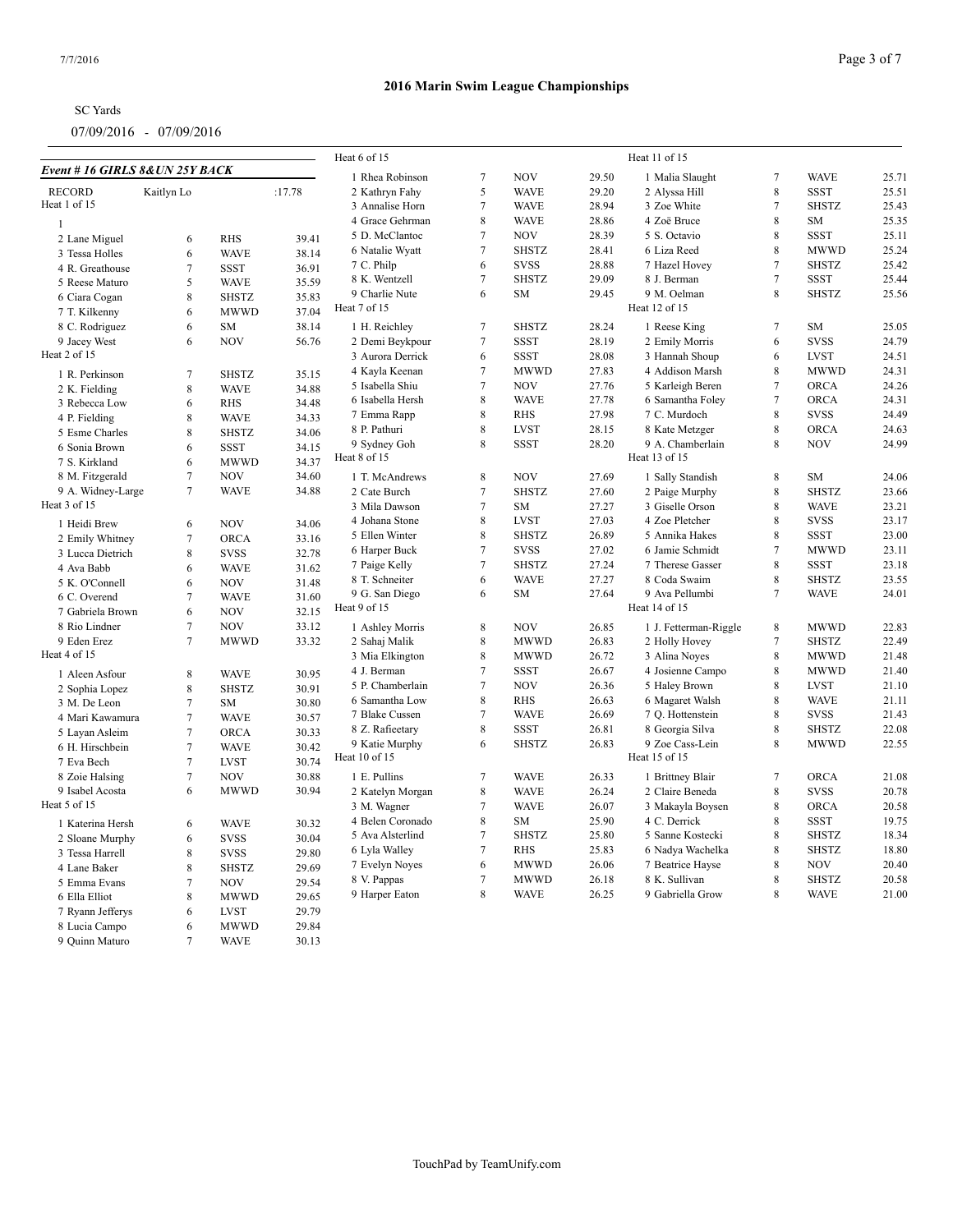| <b>SC</b> Yards |  |
|-----------------|--|
|                 |  |

|                                      |               |                          |                    | Heat 6 of 10     |    |              |       |                                   |                     |              |        |  |
|--------------------------------------|---------------|--------------------------|--------------------|------------------|----|--------------|-------|-----------------------------------|---------------------|--------------|--------|--|
| <b>Event # 19 BOYS 9-10 50Y BACK</b> |               |                          |                    | 1 Jake Tinkler   | 9  | <b>RHS</b>   | 50.01 | Event # 26 GIRLS 8& UN 25Y BREAST |                     |              |        |  |
| <b>RECORD</b>                        | Dash Rothberg |                          | :31.25             | 2 Rowan Baigrie  | 10 | <b>SHSTZ</b> | 49.96 | <b>RECORD</b>                     | Kristen Frazer      |              | :19.18 |  |
| Heat 1 of 10                         |               |                          |                    | 3 Lucas Silva    | 10 | <b>SHSTZ</b> | 49.45 | Heat 1 of 9                       |                     |              |        |  |
| $\mathbf{1}$                         |               |                          |                    | 4 Eden Abeck     | 9  | <b>LVST</b>  | 49.06 | $\mathbf{1}$                      |                     |              |        |  |
| $\overline{2}$                       |               |                          |                    | 5 Noah Nicholas  | 10 | <b>NOV</b>   | 48.23 | $\sqrt{2}$                        |                     |              |        |  |
| 3                                    |               |                          |                    | 6 Frank Forsman  | 10 | <b>SHSTZ</b> | 48.29 | 3 Liliana Soth                    | 8                   | <b>MWWD</b>  | NT     |  |
| 4 Colby Binder                       | 9             | <b>WAVE</b>              | NT                 | 7 Jack Grubb     | 9  | <b>SHSTZ</b> | 49.42 | 4 Bailey Hedrick                  | 6                   | <b>WAVE</b>  | NT     |  |
| 5 C. McAuley                         | 9             | <b>SSST</b>              | 1:10.98            | 8 Owen Pinder    | 10 | <b>RHS</b>   | 49.63 | 5 R. Greathouse                   | $7\phantom{.0}$     | <b>SSST</b>  | 47.24  |  |
| 6 Noah Brown                         | 9             | <b>SSST</b>              | 1:16.64            | 9 S. Cornwell    | 9  | <b>SHSTZ</b> | 50.00 | 6 C. Rodriguez                    | 6                   | <b>SM</b>    | 54.45  |  |
| $\overline{7}$                       |               |                          |                    | Heat 7 of 10     |    |              |       | 7 Georgia Silva                   | 8                   | <b>SHSTZ</b> | NT     |  |
| 8                                    |               |                          |                    | 1 Ezra Portillo  | 10 | <b>NOV</b>   | 47.71 | 8 Sally Standish                  | 8                   | <b>SM</b>    | NT     |  |
| $\mathbf{Q}$                         |               |                          |                    | 2 Elijah Boone   | 10 | <b>SHSTZ</b> | 47.51 | $\mathbf Q$                       |                     |              |        |  |
| Heat 2 of 10                         |               |                          |                    | 3 Charles Harges | 10 | <b>SHSTZ</b> | 46.51 | Heat 2 of 9                       |                     |              |        |  |
| 1 Lucas Simmons                      | 9             | <b>MWWD</b>              | 1:08.70            | 4 Henry Manning  | 9  | <b>SHSTZ</b> | 46.32 | 1 Mila Dawson                     | $\overline{7}$      | <b>SM</b>    | 43.99  |  |
| 2 Kenin Davis                        | 10            | ORCA                     | 1:07.30            | 5 Haakon Lacy    | 10 | <b>SHSTZ</b> | 45.95 | 2 C. Philp                        | 6                   | <b>SVSS</b>  | 42.65  |  |
| 3 Jack Alvarado                      | 9             | <b>NOV</b>               | 1:03.03            | 6 A. Chaudhuri   | 10 | <b>MWWD</b>  | 46.09 | 3 Sloane Murphy                   | 6                   | <b>SVSS</b>  | 41.82  |  |
| 4 Colin Judson                       | 9             | <b>SSST</b>              | 1:01.61            | 7 Edan Seymour   | 10 | <b>SHSTZ</b> | 46.46 | 4 Isabel Acosta                   | 6                   | <b>MWWD</b>  | 41.41  |  |
|                                      | 9             | <b>ORCA</b>              | 1:01.19            | 8 Max Pyfer      | 9  | <b>SVSS</b>  | 47.07 |                                   | $\overline{7}$      | <b>ORCA</b>  | 37.27  |  |
| 5 B. Kennedy                         | 9             | <b>NOV</b>               |                    | 9 Ruben Roth     | 9  | SM           | 47.68 | 5 Emily Whitney                   | 8                   |              |        |  |
| 6 S. Ostroff                         | 9             |                          | 1:01.41<br>1:02.15 | Heat 8 of 10     |    |              |       | 6 J. Goldmacher                   | 8                   | <b>SSST</b>  | 37.78  |  |
| 7 Jaiden Suttles                     | 9             | <b>RHS</b><br><b>NOV</b> |                    |                  |    |              |       | 7 Sydney Lewis                    |                     | SM           | 41.74  |  |
| 8 Benjamin Flora                     |               |                          | 1:03.29            | 1 Soren Jessen   | 9  | <b>LVST</b>  | 45.85 | 8 Charlie Nute                    | 6<br>$\overline{7}$ | SM           | 42.40  |  |
| 9 Tanay Muppidi<br>Heat 3 of 10      | 9             | <b>NOV</b>               | 1:07.33            | 2 Magnus Hodge   | 9  | <b>ORCA</b>  | 45.79 | 9 Layan Asleim<br>Heat 3 of 9     |                     | ORCA         | 42.98  |  |
|                                      |               |                          |                    | 3 Colin Bender   | 9  | <b>MWWD</b>  | 45.79 |                                   |                     |              |        |  |
| 1 C. McCollum                        | 9             | <b>SHSTZ</b>             | 59.92              | 4 Griffin Cooper | 10 | <b>SHSTZ</b> | 45.48 | 1 N. Wetmore                      | $\tau$              | <b>SM</b>    | 37.25  |  |
| 2 Joseph Riccio                      | 9             | <b>RHS</b>               | 59.76              | 5 Ian Sharp      | 9  | <b>SHSTZ</b> | 43.52 | 2 Paige Kelly                     | $7\phantom{.0}$     | <b>SHSTZ</b> | 36.28  |  |
| 3 Sam Spencer                        | 9             | <b>NOV</b>               | 59.07              | 6 Whitman Flake  | 9  | <b>SHSTZ</b> | 45.05 | 3 K. McConneloug                  | 8                   | <b>SHSTZ</b> | 35.35  |  |
| 4 Coen Rivera                        | 9             | ORCA                     | 57.58              | 7 Seth Summers   | 10 | <b>WAVE</b>  | 45.54 | 4 Lucca Dietrich                  | 8                   | <b>SVSS</b>  | 35.03  |  |
| 5 Nihal Dulai                        | 10            | <b>SSST</b>              | 56.82              | 8 Anton Bogak    | 10 | <b>MWWD</b>  | 45.79 | 5 Ellen Winter                    | 8                   | <b>SHSTZ</b> | 34.50  |  |
| 6 Shane Quinan                       | 9             | <b>LVST</b>              | 57.21              | 9 Karsten Hakes  | 10 | <b>SSST</b>  | 45.84 | 6 Annalise Horn                   | $\overline{7}$      | <b>WAVE</b>  | 34.92  |  |
| 7 J. McConneloug                     | 10            | <b>SHSTZ</b>             | 57.77              | Heat 9 of 10     |    |              |       | 7 Demi Beykpour                   | $\overline{7}$      | <b>SSST</b>  | 35.21  |  |
| 8 Alvan Liang                        | 9             | <b>NOV</b>               | 59.69              | 1 Hayden Long    | 9  | <b>SHSTZ</b> | 43.46 | 8 Lyla Walley                     | $\tau$              | <b>RHS</b>   | 36.20  |  |
| 9 Nash Winslow                       | 9             | <b>SHSTZ</b>             | 59.78              | 2 Tudor Quinn    | 10 | <b>WAVE</b>  | 42.38 | 9 Kayla Keenan                    | $\overline{7}$      | <b>MWWD</b>  | 36.50  |  |
| Heat 4 of 10                         |               |                          |                    | 3 Ian Mooney     | 9  | <b>SVSS</b>  | 42.04 | Heat 4 of 9                       |                     |              |        |  |
| 1 F. Deleon                          | 10            | <b>SM</b>                | 56.52              | 4 C. Franjieh    | 9  | <b>MWWD</b>  | 40.96 | 1 Emily Morris                    | 6                   | <b>SVSS</b>  | 34.47  |  |
| 2 Mason Weston                       | 9             | <b>RHS</b>               | 56.07              | 5 Quin Concannon | 10 | <b>SSST</b>  | 40.73 | 2 Ella Elliot                     | 8                   | <b>MWWD</b>  | 33.94  |  |
| 3 K. Sanctuary                       | 9             | <b>RHS</b>               | 55.71              | 6 Jackson Conway | 10 | <b>MWWD</b>  | 40.86 | 3 Hazel Hovey                     | $\overline{7}$      | <b>SHSTZ</b> | 33.85  |  |
| 4 Ray Culhane                        | 9             | <b>WAVE</b>              | 55.42              | 7 N. Johnson     | 9  | <b>SVSS</b>  | 41.86 | 4 Grace Gehrman                   | 8                   | <b>WAVE</b>  | 33.27  |  |
| 5 D. Scafani                         | 9             | <b>NOV</b>               | 55.06              | 8 Drake Fruhauf  | 10 | <b>SHSTZ</b> | 42.38 | 5 Lucia Campo                     | 6                   | <b>MWWD</b>  | 32.03  |  |
| 6 Aidan Brady                        | 9             | <b>RHS</b>               | 55.39              | 9 Jaden Sher     | 10 | <b>SHSTZ</b> | 43.35 | 6 Tessa Harrell                   | 8                   | <b>SVSS</b>  | 32.59  |  |
| 7 O. Lucchese                        | 10            | <b>SSST</b>              | 55.69              | Heat 10 of 10    |    |              |       | 7 Mari Kawamura                   | $\overline{7}$      | <b>WAVE</b>  | 33.30  |  |
| 8 G. Perkinson                       | 9             | <b>SHSTZ</b>             | 55.87              | 1 A. Garcia      | 10 | <b>SSST</b>  | 40.67 | 8 Cassidy Steffy                  | $\overline{7}$      | ORCA         | 33.90  |  |
| 9 Si Eon Davis                       | 9             | ORCA                     | 56.48              | 2 Price Jeffris  | 9  | <b>SVSS</b>  | 39.43 | 9 Belen Coronado                  | 8                   | <b>SM</b>    | 34.17  |  |
| Heat 5 of 10                         |               |                          |                    | 3 Jacob Shunk    | 10 | <b>WAVE</b>  | 37.93 | Heat 5 of 9                       |                     |              |        |  |
|                                      |               |                          |                    | 4 Ayman Wachelka | 9  | <b>SHSTZ</b> | 37.08 |                                   |                     |              |        |  |
| 1 Andrew Halsing                     | 9             | <b>NOV</b>               | 53.58              | 5 Andre Ignoffo  | 10 | ORCA         | 33.14 | 1 Aurora Derrick                  | 6                   | <b>SSST</b>  | 31.84  |  |
| 2 Cole Simon                         | 9             | <b>MWWD</b>              | 51.93              | 6 A. Sternfels   | 9  | <b>SVSS</b>  | 36.54 | 2 Zoë Bruce                       | 8                   | SM           | 31.70  |  |
| 3 Shane Britton                      | 10            | <b>NOV</b>               | 51.49              | 7 Sean Madden    | 10 | <b>MWWD</b>  | 37.53 | 3 Karleigh Beren                  | $\overline{7}$      | <b>ORCA</b>  | 31.41  |  |
| 4 C. MacDonald                       | 10            | <b>SHSTZ</b>             | 51.08              |                  | 10 | <b>WAVE</b>  | 38.96 | 4 Alyssa Hill                     | 8                   | <b>SSST</b>  | 31.32  |  |
| 5 Nick Hamilton                      | 10            | <b>LVST</b>              | 50.09              | 8 Rodrigo Diaz   | 10 | SM           | 40.57 | 5 Ashley Morris                   | 8                   | <b>NOV</b>   | 30.83  |  |
| 6 Miller Link                        | 9             | <b>LVST</b>              | 50.71              | 9 Abraham Hannah |    |              |       | 6 Harper Buck                     | $\overline{7}$      | <b>SVSS</b>  | 30.84  |  |
| 7 W. Sullivan                        | 9             | SSST                     | 51.19              |                  |    |              |       | 7 Zoe Pletcher                    | 8                   | <b>SVSS</b>  | 31.34  |  |
| 8 Nathan Kwei                        | 10            | <b>NOV</b>               | 51.92              |                  |    |              |       | 8 M. Wagner                       | $\overline{7}$      | <b>WAVE</b>  | 31.55  |  |
| 9 Milo Feegel                        | 9             | <b>SVSS</b>              | 53.01              |                  |    |              |       | 9 T. McAndrews                    | $\mathbf{R}$        | <b>NOV</b>   | 31.73  |  |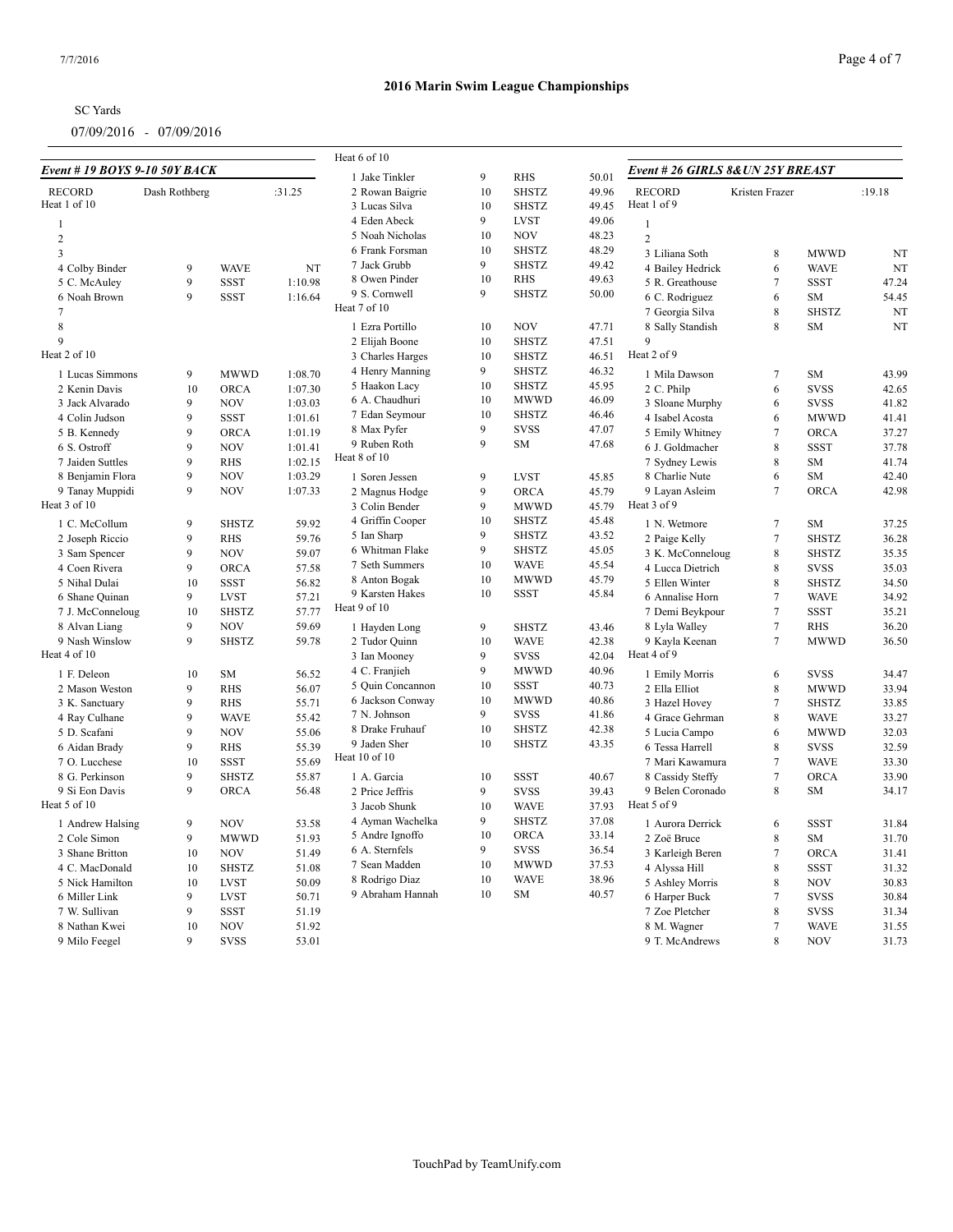| <b>SC</b> Yards |
|-----------------|
|-----------------|

| Heat 6 of 9                     |                  |              |         | Heat 2 of 8      |         |              |         | Heat 7 of 8                        |                 |              |             |
|---------------------------------|------------------|--------------|---------|------------------|---------|--------------|---------|------------------------------------|-----------------|--------------|-------------|
| 1 A. Tinkler                    | $\overline{7}$   | <b>RHS</b>   | 30.71   | 1 Coen Rivera    | 9       | ORCA         | 1:11.45 | 1 Quin Concannon                   | 10              | <b>SSST</b>  | 48.52       |
| 2 Sydney Goh                    | $\,8\,$          | <b>SSST</b>  | 29.73   | 2 Colin Judson   | 9       | <b>SSST</b>  | 1:09.56 | 2 Alec Chu                         | 9               | <b>NOV</b>   | 48.07       |
| 3 M. De Leon                    | $7\phantom{.0}$  | SM           | 29.27   | 3 Si Eon Davis   | 9       | <b>ORCA</b>  | 1:07.24 | 3 Seth Summers                     | 10              | <b>WAVE</b>  | 47.92       |
| 4 Addison Marsh                 | $\,8\,$          | <b>MWWD</b>  | 28.82   | 4 Rowan Baigrie  | 10      | <b>SHSTZ</b> | 1:06.87 | 4 Haakon Lacy                      | 10              | <b>SHSTZ</b> | 47.78       |
| 5 Eva Bech                      | $7\phantom{.0}$  | <b>LVST</b>  | 28.67   | 5 W. Sullivan    | 9       | SSST         | 1:04.95 | 5 L. Manwaring-Mueller             | 10              | <b>MWWD</b>  | 47.57       |
| 6 C. Eilerman                   | 6                | <b>RHS</b>   | 28.71   | 6 Max Pyfer      | 9       | <b>SVSS</b>  | 1:06.52 | 6 Jaden Sher                       | 10              | <b>SHSTZ</b> | 47.71       |
| 7 J. Berman                     | $\tau$           | <b>SSST</b>  | 29.19   | 7 Nash Winslow   | 9       | <b>SHSTZ</b> | 1:06.95 | 7 M. Jarjoura                      | 10              | <b>NOV</b>   | 47.89       |
| 8 Ainsley Boyle                 | $7\phantom{.0}$  | <b>SVSS</b>  | 29.37   | 8 Nihal Dulai    | 10      | <b>SSST</b>  | 1:08.40 | 8 Jake Goldman                     | 10              | SM           | 48.05       |
| 9 Hannah Shoup                  | 6                | <b>LVST</b>  | 30.05   | 9 F. Deleon      | 10      | SM           | 1:10.94 | 9 Vaughn Miguel                    | 9               | <b>RHS</b>   | 48.20       |
| Heat 7 of 9                     |                  |              |         | Heat 3 of 8      |         |              |         | Heat 8 of 8                        |                 |              |             |
| 1 E. Pullins                    | $\tau$           | <b>WAVE</b>  | 27.98   | 1 Kieran Green   | 10      | SSST         | 1:04.33 | 1 Tudor Quinn                      | 10              | <b>WAVE</b>  | 46.55       |
| 2 Samantha Foley                | $\tau$           | <b>ORCA</b>  | 27.78   | 2 Jack Podboy    | 9       | <b>SHSTZ</b> | 1:01.90 | 2 Alex Olesky                      | 9               | <b>SSST</b>  | 43.55       |
| 3 S. Octavio                    | $\,8\,$          | <b>SSST</b>  | 27.18   | 3 D. McDermott   | 10      | <b>SSST</b>  | 1:01.10 | 3 Jordan Lisle                     | 9               | <b>SSST</b>  | 43.28       |
| 4 Johana Stone                  | $\,8\,$          | <b>LVST</b>  | 26.67   | 4 Milo Feegel    | 9       | <b>SVSS</b>  | 1:00.21 | 4 Max Crock                        | $\mathbf{Q}$    | <b>SHSTZ</b> | 42.56       |
| 5 M. Oelman                     | 8                | <b>SHSTZ</b> | 26.36   | 5 Lucas Silva    | 10      | <b>SHSTZ</b> | 59.69   | 5 David Finney                     | 10              | <b>LVST</b>  | 39.04       |
| 6 Therese Gasser                | 8                | <b>SSST</b>  | 26.59   | 6 Kenin Davis    | 10      | <b>ORCA</b>  | 59.71   | 6 Garrett Pardo                    | 10              | <b>LVST</b>  | 39.45       |
| 7 Chloe Samlihan                | $\,8\,$          | <b>SHSTZ</b> | 27.10   | 7 D. Scafani     | 9       | <b>NOV</b>   | 1:00.68 | 7 Joseph Cook                      | 10              | <b>RHS</b>   | 43.24       |
| 8 S. Baumgarten                 | 8                | <b>LVST</b>  | 27.32   | 8 Kai Bachtiger  | 9       | ORCA         | 1:01.68 | 8 Ayman Wachelka                   | 9               | <b>SHSTZ</b> | 43.32       |
| 9 Emma Rapp                     | 8                | <b>RHS</b>   | 27.81   | 9 C. McCollum    | 9       | <b>SHSTZ</b> | 1:02.70 | 9 Colin Bender                     | 9               | <b>MWWD</b>  | 46.15       |
| Heat 8 of 9                     |                  |              |         | Heat 4 of 8      |         |              |         |                                    |                 |              |             |
| 1 McKenzie Kwei                 | $\,$ 8 $\,$      | <b>NOV</b>   | 25.94   | 1 B. Kennedy     | 9       | <b>ORCA</b>  | 59.32   | Event # 36 GIRLS 8& UN 25Y FLY     |                 |              |             |
| 2 Layney Octavio                | 8                | <b>SSST</b>  | 25.54   | 2 S. Javaheri    | 9       | <b>SSST</b>  | 58.97   | <b>RECORD</b><br>Lindsay Masterson |                 |              | :15.77      |
| 3 Reagan Lisle                  | $7\phantom{.0}$  | <b>SSST</b>  | 25.48   | 3 Alvan Liang    | 9       | <b>NOV</b>   | 58.66   | Heat 1 of 8                        |                 |              |             |
| 4 Liza Reed                     | $\,8\,$          | <b>MWWD</b>  | 24.60   | 4 Oliver Shore   | 9       | <b>SVSS</b>  | 57.60   | $\mathbf{1}$                       |                 |              |             |
| 5 Sylvie Fine                   | $\,8\,$          | <b>SHSTZ</b> | 24.09   | 5 Marcus Proksch | 10      | <b>RHS</b>   | 57.29   | $\overline{2}$                     |                 |              |             |
| 6 K. Sullivan                   | $\,8\,$          | <b>SHSTZ</b> | 24.27   | 6 K. Sanctuary   | 9       | <b>RHS</b>   | 57.31   | $\overline{3}$                     |                 |              |             |
| 7 C. Murdoch                    | $\,$ 8 $\,$      | <b>SVSS</b>  | 24.68   | 7 Patrick Knopf  | 9       | <b>MWWD</b>  | 58.09   |                                    |                 |              |             |
| 8 H. Reichley                   | $7\phantom{.0}$  | <b>SHSTZ</b> | 25.50   | 8 Andrew Halsing | 9       | <b>NOV</b>   | 58.76   | 4 N. Wetmore                       | $\tau$          | <b>SM</b>    | $_{\rm NT}$ |
| 9 Sophie Arnal                  | $\tau$           | <b>SVSS</b>  | 25.65   | 9 Griffin Cooper | 10      | <b>SHSTZ</b> | 58.99   | 5 C. Overend                       | $\tau$          | <b>WAVE</b>  | NT          |
| Heat 9 of 9                     |                  |              |         | Heat 5 of 8      |         |              |         | 6 G. San Diego<br>$\overline{7}$   | 6               | <b>SM</b>    | NT          |
| 1 O. Hottenstein                | 8                | <b>SVSS</b>  | 24.00   | 1 Magnus Hodge   | 9       | ORCA         | 57.10   | 8                                  |                 |              |             |
| 2 V. Mansinne                   | $\,8\,$          | <b>LVST</b>  | 23.04   | 2 Sammy Spence   | 9       | <b>SVSS</b>  | 56.12   | $\mathbf{Q}$                       |                 |              |             |
| 3 Esme Palmer                   | 8                | <b>SSST</b>  | 22.24   | 3 Elijah Boone   | 10      | <b>SHSTZ</b> | 55.67   | Heat 2 of 8                        |                 |              |             |
| 4 N. Stanford                   | $\,8\,$          |              |         |                  |         |              |         |                                    |                 |              |             |
|                                 |                  | <b>SVSS</b>  | 21.54   | 4 J. McConneloug | 10<br>9 | <b>SHSTZ</b> | 55.21   |                                    |                 |              |             |
| 5 Claire Beneda                 | 8<br>8           | <b>SVSS</b>  | 21.14   | 5 Soren Jessen   |         | <b>LVST</b>  | 53.53   | 2 Kathryn Fahy                     | 5               | <b>WAVE</b>  | NT          |
| 6 Elsa Wahlstrom                |                  | <b>SHSTZ</b> | 21.40   | 6 Shane Britton  | 10      | <b>NOV</b>   | 54.69   | 3 A. Widney-Large                  | $7\phantom{.0}$ | <b>WAVE</b>  | 46.53       |
| 7 M. Arlander                   | 8                | <b>SSST</b>  | 21.86   | 7 Cole Simon     | 9       | <b>MWWD</b>  | 55.21   | 4 Cassidy Steffy                   | $\tau$          | ORCA         | 36.63       |
| 8 T. Garvey Miller              | 8                | <b>MWWD</b>  | 22.41   | 8 Anton Bogak    | 10      | <b>MWWD</b>  | 55.99   | 5 Quinn Maturo                     | $\overline{7}$  | <b>WAVE</b>  | 35.97       |
| 9 Josienne Campo                | 8                | <b>MWWD</b>  | 23.92   | 9 Karsten Hakes  | 10      | <b>SSST</b>  | 56.55   | 6 Sonia Brown                      | 6               | <b>SSST</b>  | 36.63       |
| Event # 29 BOYS 9-10 50Y BREAST |                  |              |         | Heat 6 of 8      |         |              |         | 7 Rhea Robinson                    | $7\phantom{.0}$ | <b>NOV</b>   | 39.35       |
|                                 |                  |              |         | 1 Jake Tinkler   | 9       | <b>RHS</b>   | 53.27   | 8 Lane Miguel                      | 6               | <b>RHS</b>   | 53.01       |
| <b>RECORD</b>                   | Zachary McIntyre |              | :35.23  | 2 Henry Manning  | 9       | <b>SHSTZ</b> | 53.04   | 9 D. McClantoc                     | $7\phantom{.0}$ | <b>NOV</b>   | NT          |
| Heat 1 of 8                     |                  |              |         | 3 S. Cornwell    | 9       | <b>SHSTZ</b> | 51.49   | Heat 3 of 8                        |                 |              |             |
| $\mathbf{1}$                    |                  |              |         | 4 Justin Suttles | 10      | <b>RHS</b>   | 50.88   | 1 Tessa Holles                     | 6               | <b>WAVE</b>  | 35.13       |
| 2 Lucas Simmons                 | 9                | <b>MWWD</b>  | NT      | 5 Ian Sharp      | 9       | <b>SHSTZ</b> | 49.81   | 2 Bailey Hedrick                   | 6               | <b>WAVE</b>  | 34.50       |
| 3 Jaiden Suttles                | 9                | <b>RHS</b>   | 1:26.11 | 6 Charles Harges | 10      | <b>SHSTZ</b> | 50.40   | 3 J. Goldmacher                    | 8               | <b>SSST</b>  | 33.31       |
| 4 O. Lucchese                   | 10               | <b>SSST</b>  | 1:19.31 | 7 Nick Hamilton  | 10      | <b>LVST</b>  | 50.89   | 4 Katelyn Morgan                   | 8               | <b>WAVE</b>  | 32.62       |
| 5 Mason Weston                  | 9                | <b>RHS</b>   | 1:16.61 | 8 Nathan Kwei    | 10      | <b>NOV</b>   | 52.49   | 5 Ryann Jefferys                   | 6               | <b>LVST</b>  | 31.77       |
| 6 John Gumba                    | 9                | SM           | 1:17.27 | 9 Frank Forsman  | 10      | <b>SHSTZ</b> | 53.22   | 6 Zoe White                        | $\overline{7}$  | <b>SHSTZ</b> | 32.03       |
| 7 C. McAuley                    | 9                | <b>SSST</b>  | 1:20.43 |                  |         |              |         | 7 P. Pathuri                       | $\,8\,$         | <b>LVST</b>  | 32.83       |
| 8 G. Perkinson                  | 9                | <b>SHSTZ</b> | NT      |                  |         |              |         | 8 Rio Lindner                      | $7\phantom{.0}$ | <b>NOV</b>   | 33.98       |
| 9 Sam Spencer                   | $\mathbf Q$      | <b>NOV</b>   | NT      |                  |         |              |         | 9 H. Hirschbein                    |                 | <b>WAVE</b>  | 34.63       |
|                                 |                  |              |         |                  |         |              |         |                                    |                 |              |             |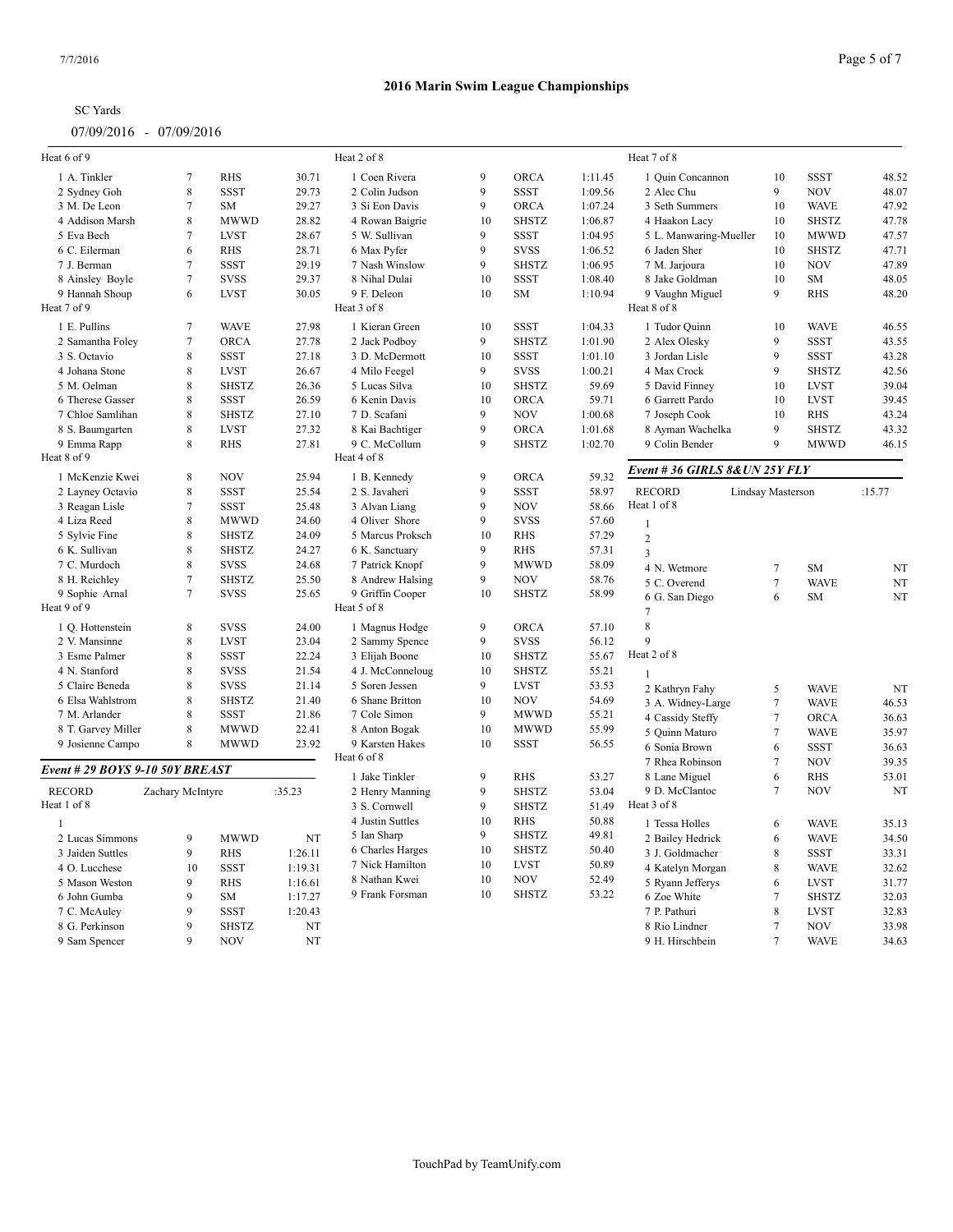| <b>SC</b> Yards |
|-----------------|
|-----------------|

# **2016 Marin Swim League Championships**

| Heat 4 of 8                          |                |                      |       |                                      |                 |                   |                  | Heat 3 of 4                   |                  |                                  |         |
|--------------------------------------|----------------|----------------------|-------|--------------------------------------|-----------------|-------------------|------------------|-------------------------------|------------------|----------------------------------|---------|
| 1 Isabella Hersh                     | 8              | <b>WAVE</b>          | 31.47 | Event # 39 BOYS 9-10 50Y FLY         |                 |                   |                  | 1 Jamie Schmidt               | $\overline{7}$   | <b>MWWD</b>                      | 1:44.58 |
| 2 T. Thomson                         | 8              | <b>NOV</b>           | 30.64 | <b>RECORD</b>                        | Ethan Lewczyk   |                   | :29.28           | 2 A. Hernandez                | 8                | <b>NOV</b>                       | 1:43.33 |
| 3 T. Schneiter                       | 6              | <b>WAVE</b>          | 29.47 | Heat 1 of 3                          |                 |                   |                  | 3 Magaret Walsh               | 8                | <b>WAVE</b>                      | 1:42.48 |
| 4 A. Chamberlain                     | 8              | <b>NOV</b>           | 27.90 | 1 Justin Suttles                     | 10              | <b>RHS</b>        | NT               | 4 T. Garvey Miller            | 8                | <b>MWWD</b>                      | 1:40.94 |
| 5 Ainsley Boyle                      | $\tau$         | <b>SVSS</b>          | 26.62 |                                      | 9               | <b>MWWD</b>       |                  | 5 Claire Beneda               | 8                | <b>SVSS</b>                      | 1:40.09 |
| 6 V. Pappas                          | $\overline{7}$ | <b>MWWD</b>          | 27.15 | 2 Patrick Knopf<br>3 Jack Grubb      | 9               | <b>SHSTZ</b>      | 58.36<br>53.79   | 6 V. Mansinne                 | 8                | <b>LVST</b>                      | 1:40.61 |
| 7 Malia Slaught                      | $\tau$         | <b>WAVE</b>          | 28.03 |                                      | 10              | SM                |                  | 7 C. Derrick                  | 8                | <b>SSST</b>                      | 1:41.86 |
| 8 J. Berman                          | $\overline{7}$ | <b>SSST</b>          | 30.47 | 4 D. Phizackerley<br>5 Drake Fruhauf | 10              | <b>SHSTZ</b>      | 52.43<br>48.92   | 8 Layney Octavio              | 8                | <b>SSST</b>                      | 1:42.60 |
| 9 Harper Eaton                       | 8              | <b>WAVE</b>          | 30.88 |                                      | 9               | ORCA              | 50.16            | 9 Gabriella Grow              | 8                | <b>WAVE</b>                      | 1:44.28 |
| Heat 5 of 8                          |                |                      |       | 6 Kai Bachtiger<br>7 Marcus Proksch  | 10              | <b>RHS</b>        | 53.08            | Heat 4 of 4                   |                  |                                  |         |
|                                      |                |                      |       | 8 Charles Cain                       | 9               |                   |                  |                               |                  |                                  |         |
| 1 Lane Baker                         | 8              | <b>SHSTZ</b>         | 26.13 | 9 Noah Brown                         | 9               | SM<br><b>SSST</b> | 57.44<br>1:48.55 | 1 N. Stanford                 | 8                | <b>SVSS</b>                      | 1:39.76 |
| 2 Michaela Mann                      | $\tau$         | <b>SSST</b>          | 25.94 | Heat 2 of 3                          |                 |                   |                  | 2 Talia Hadar                 | 8                | <b>ORCA</b>                      | 1:37.83 |
| 3 A. Tinkler                         | $\tau$         | RHS                  | 25.66 |                                      |                 |                   |                  | 3 Lily Damsen                 | 8                | <b>SVSS</b>                      | 1:36.09 |
| 4 Zoe Pletcher                       | 8              | <b>SVSS</b>          | 24.43 | 1 Ezra Portillo                      | 10              | <b>NOV</b>        | 46.87            | 4 Margeaux Davis              | 8                | <b>SSST</b>                      | 1:34.23 |
| 5 C. Murdoch                         | 8              | <b>SVSS</b>          | 23.19 | 2 Colby Binder                       | 9               | <b>WAVE</b>       | 45.19            | 5 Nadya Wachelka              | 8                | <b>SHSTZ</b>                     | 1:28.65 |
| 6 S. Baumgarten                      | 8              | <b>LVST</b>          | 23.98 | 3 Hayden Long                        | 9               | <b>SHSTZ</b>      | 44.77            | 6 Beatrice Hayse              | 8                | <b>NOV</b>                       | 1:34.06 |
| 7 Ava Pellumbi                       | $\overline{7}$ | <b>WAVE</b>          | 25.13 | 4 Whitman Flake                      | 9               | <b>SHSTZ</b>      | 41.58            | 7 M. Arlander                 | 8                | <b>SSST</b>                      | 1:35.18 |
| 8 P. Chamberlain                     | $\tau$         | <b>NOV</b>           | 25.79 | 5 Jacob Shunk                        | 10              | <b>WAVE</b>       | 39.99            | 8 Esme Palmer                 | 8                | <b>SSST</b>                      | 1:37.60 |
| 9 Blake Cussen                       | $\tau$         | <b>WAVE</b>          | 25.95 | 6 Abraham Hannah                     | 10              | SM                | 40.16            | 9 Alina Noyes                 | 8                | <b>MWWD</b>                      | 1:37.83 |
| Heat 6 of 8                          |                |                      |       | 7 S. Vaughan                         | 10              | <b>SVSS</b>       | 42.14            | Event #49 BOYS 9-10 100Y I.M. |                  |                                  |         |
| 1 Mia Elkington                      | 8              | <b>MWWD</b>          | 23.15 | 8 Ruben Roth                         | 9               | SM                | 44.79            |                               |                  |                                  |         |
| 2 Z. Rafieetary                      | 8              | <b>SSST</b>          | 22.52 | 9 C. Franjieh                        | 9               | <b>MWWD</b>       | 45.53            | <b>RECORD</b>                 | Zachary McIntyre |                                  | 1:07.88 |
| 3 Magaret Walsh                      | 8              | <b>WAVE</b>          | 22.07 | Heat 3 of 3                          |                 |                   |                  | Heat 1 of 5                   |                  |                                  |         |
| 4 Coda Swaim                         | 8              | <b>SHSTZ</b>         | 21.49 | 1 Miller Link                        | 9               | <b>LVST</b>       | 39.90            | -1                            |                  |                                  |         |
| 5 Holly Hovey                        | $\tau$         | <b>SHSTZ</b>         | 20.73 | 2 N. Arinduque                       | 9               | <b>ORCA</b>       | 38.22            | $\sqrt{2}$                    |                  |                                  |         |
| 6 Elise Boyle                        | 8              | <b>SVSS</b>          | 21.19 | 3 David Finney                       | 10              | <b>LVST</b>       | 38.04            | 3                             |                  |                                  |         |
| 7 Annika Hakes                       | 8              | <b>SSST</b>          | 21.62 | 4 A. Sternfels                       | 9               | <b>SVSS</b>       | 33.47            | 4 Joseph Riccio               | 9                | <b>RHS</b>                       | NT      |
| 8 Brittney Blair                     | $\tau$         | <b>ORCA</b>          | 22.34 | 5 Andre Ignoffo                      | 10              | <b>ORCA</b>       | 29.28            | 5 John Gumba                  | 9                | <b>SM</b>                        | 2:30.35 |
| 9 Giselle Orson                      | 8              | <b>WAVE</b>          | 22.93 | 6 C. Aryanpour                       | 10              | <b>SSST</b>       | 30.10            | 6 Eden Abeck                  | 9                | <b>LVST</b>                      | NT      |
| Heat 7 of 8                          |                |                      |       | 7 Sean Madden                        | 10              | <b>MWWD</b>       | 36.04            | 7                             |                  |                                  |         |
| 1 Layney Octavio                     | 8              | <b>SSST</b>          | 20.66 | 8 Max Crock                          | 9               | <b>SHSTZ</b>      | 38.12            | $\,$ 8 $\,$                   |                  |                                  |         |
| 2 Zoe Cass-Lein                      | 8              | MWWD                 | 20.29 | 9 Rodrigo Diaz                       | 10              | <b>WAVE</b>       | 38.76            | $\mathbf{Q}$                  |                  |                                  |         |
| 3 Lauren Reagan                      | $\tau$         | <b>SHSTZ</b>         | 19.79 |                                      |                 |                   |                  | Heat 2 of 5                   |                  |                                  |         |
| 4 Elsa Wahlstrom                     | 8              | <b>SHSTZ</b>         | 19.70 | Event #46 GIRLS 8& UN 100Y I.M.      |                 |                   |                  |                               |                  |                                  |         |
| 5 N. Stanford                        | 8              | <b>SVSS</b>          | 19.63 | <b>RECORD</b>                        | Reese Burns     |                   | 1:20.92          | 2 Kieran Green                | 10               | <b>SSST</b>                      | 2:12.58 |
| 6 J. Fetterman-Riggle                | 8              | MWWD                 | 19.67 | Heat 1 of 4                          |                 |                   |                  | 3 D. McDermott                | 10               | <b>SSST</b>                      | 2:01.53 |
| 7 McKenzie Kwei                      | 8              | <b>NOV</b>           | 19.79 |                                      |                 |                   |                  | 4 Oliver Shore                | 9                | <b>SVSS</b>                      | 1:52.57 |
| 8 Paige Murphy                       | 8              | <b>SHSTZ</b>         | 20.12 | $\mathbf{1}$                         |                 |                   |                  | 5 D. Phizackerley             | 10               | <b>SM</b>                        | 1:51.42 |
| 9 Haley Brown                        | 8              | <b>LVST</b>          | 20.32 | $\overline{c}$                       |                 |                   |                  | 6 Sammy Spence                | 9                | <b>SVSS</b>                      | 1:51.77 |
| Heat 8 of 8                          |                |                      |       | 3 Michaela Mann                      | $\tau$          | <b>SSST</b>       | NT               | 7 Ian Mooney                  | $\mathbf Q$      | <b>SVSS</b>                      | 1:54.72 |
| 1 Makayla Boysen                     | 8              | <b>ORCA</b>          | 19.44 | 4 Samantha Low                       | $\,8\,$         | RHS               | 2:31.41          | 8 Charles Cain                | 9                | SM                               | 2:09.95 |
| 2 Beatrice Hayse                     | 8              | <b>NOV</b>           | 18.63 | 5 Evelyn Noyes                       | 6               | <b>MWWD</b>       | 2:00.23          | $\mathbf Q$                   |                  |                                  |         |
| 3 Talia Hadar                        | 8              | <b>ORCA</b>          | 17.73 | 6 T. Thomson                         | $\,8\,$         | <b>NOV</b>        | 2:22.99          | Heat 3 of 5                   |                  |                                  |         |
| 4 Lily Damsen                        | 8              | <b>SVSS</b>          | 16.71 | 7 C. Eilerman                        | 6               | RHS               | NT               |                               |                  |                                  |         |
| 5 Nadya Wachelka                     | 8              | <b>SHSTZ</b>         | 15.97 | 8 Chloe Samlihan                     | $\,8\,$         | <b>SHSTZ</b>      | NT               | 1 Soren Jessen                | 9                | <b>LVST</b>                      | 1:47.46 |
|                                      |                |                      |       | 9                                    |                 |                   |                  | 2 Colby Binder                | 9                | <b>WAVE</b>                      | 1:43.94 |
| 6 Sanne Kostecki<br>7 Margeaux Davis | 8<br>8         | SHSTZ<br><b>SSST</b> | 16.20 | Heat 2 of 4                          |                 |                   |                  | 3 Vaughn Miguel               | $\overline{9}$   | $\mathbf{R}\mathbf{H}\mathbf{S}$ | 1:41.72 |
|                                      |                |                      | 17.43 | 1 Paige Murphy                       | $\,8\,$         | SHSTZ             | 1:59.63          | 4 L. Manwaring-Mueller        | 10               | <b>MWWD</b>                      | 1:41.01 |
| 8 A. Hernandez                       | 8<br>8         | NOV                  | 18.57 | 2 Elise Boyle                        | $\,8\,$         | <b>SVSS</b>       | 1:54.92          | 5 C. Franjieh                 | 9                | <b>MWWD</b>                      | 1:39.25 |
| 9 Alina Noyes                        |                | MWWD                 | 19.31 | 3 Zoe Cass-Lein                      | $\,$ 8 $\,$     | <b>MWWD</b>       | 1:52.70          | 6 Alec Chu                    | 9                | <b>NOV</b>                       | 1:40.59 |
|                                      |                |                      |       | 4 Holly Hovey                        | 7               | <b>SHSTZ</b>      | 1:51.15          | 7 Miller Link                 | 9                | <b>LVST</b>                      | 1:41.05 |
|                                      |                |                      |       | 5 Sophie Arnal                       | $\tau$          | <b>SVSS</b>       | 1:46.36          | 8 Jake Goldman                | 10               | SM                               | 1:41.77 |
|                                      |                |                      |       | 6 K. Sullivan                        | $\,8\,$         | <b>SHSTZ</b>      | 1:49.76          | 9 Owen Pinder                 | 10               | <b>RHS</b>                       | 1:45.58 |
|                                      |                |                      |       | 7 Sylvie Fine                        | $\,$ 8 $\,$     | <b>SHSTZ</b>      | 1:52.30          |                               |                  |                                  |         |
|                                      |                |                      |       | 8 Lauren Reagan                      | $7\phantom{.0}$ | <b>SHSTZ</b>      | 1:53.32          |                               |                  |                                  |         |

9 Reagan Lisle 7 SSST 1:55.12